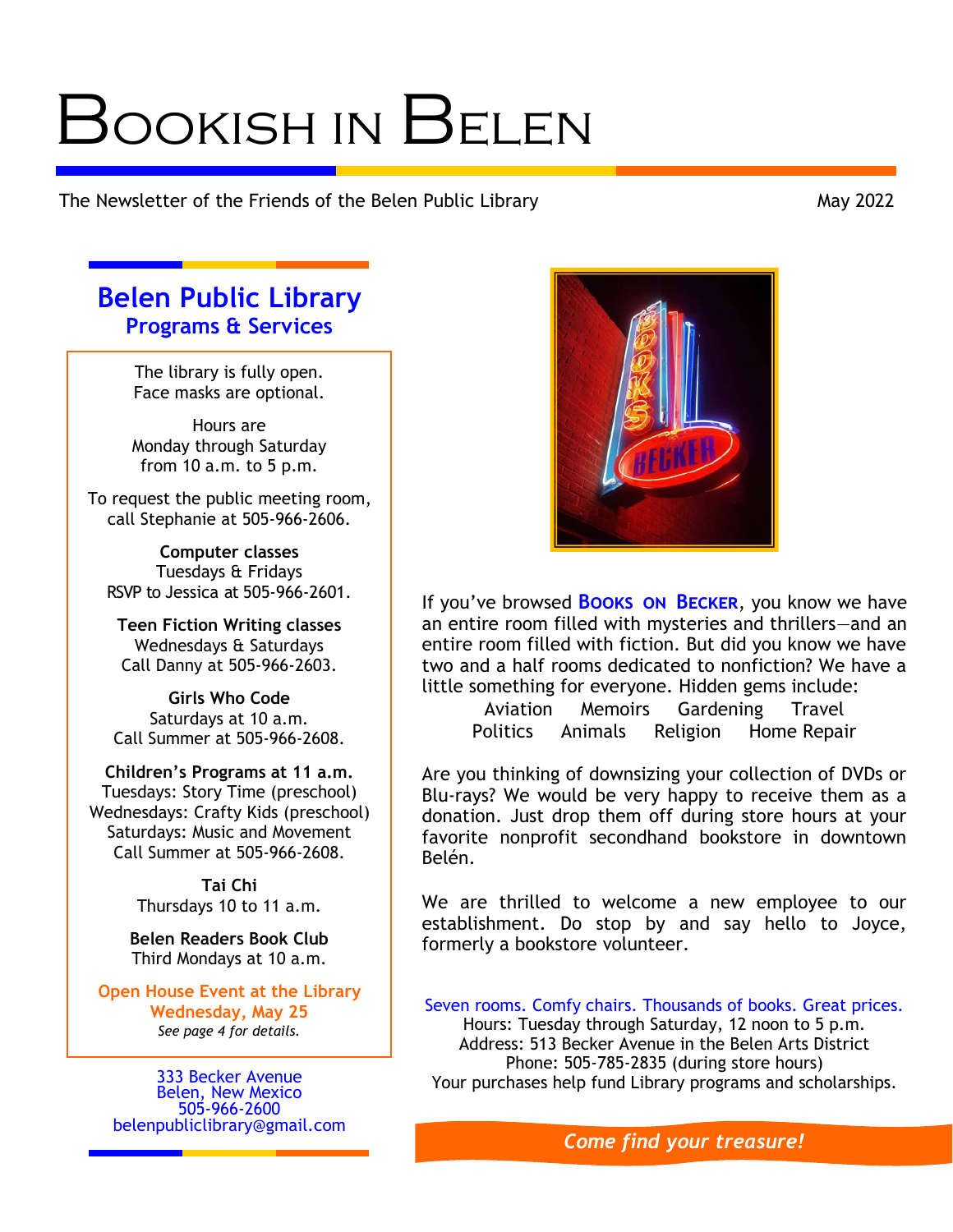## **Dive into Summer Reading**

Educators and education researchers have long been aware of Summer Learning Loss (SLL), also known as "summer slide." SLL is the loss of student skills and knowledge—or backsliding experienced over the long summer break. This backsliding has likely been amplified in the past few years by pandemic-related disruptions to the classroom environment.

A 2020 Brown University study published in the *American Educational Research Journal* found losses in every summer between 1<sup>st</sup> and 8<sup>th</sup> grade in both math and English language arts. Analyzing recent (pre-pandemic) test scores for nearly 18 million students, study researchers discovered that *over half* of students exhibit SLL and, in fact, found that some "will lose nearly as much as what is typically gained in the preceding schoolyear."

Enrolling your child or teen in the library's Summer Reading Program is one simple (and free!) step you can take to promote their reading advancement and keep their brains active during the summer months. Not to mention put them in the running for an assortment of great prizes.

And for adults, program participation promotes mental stimulation and is just good plain fun. So what are you waiting for? Registration is now **OPEN**, so take the plunge at the Belen Public Library.

Dive into the Oceans of Possibilities **Adult Summer Reading Program** from June 6 to July 30. Each



registered patron will receive a packet of word searches, crossword puzzles, and trivia questions to answer for a chance to win some great prizes. Great for adults aged 19 to 99! To register, contact Connie at 505-966-2607 or connie.ridley@belen-nm.gov.

The activities for the **Teen Summer Reading Program** include candy making, watercolor art, storytelling, VR games, an ocean-themed movie, and ABQ BioPark presentations. Prizes include merch from your YA series favorites. Runs June 6 to July 30.

 To register, contact Danny at 505-966-2603 or danny.garcia@belen-nm.gov.

The **Children's Summer Reading Program**, for kids up to age 12, runs from June 6 to July 30. Activities will include Albuquerque BioPark Aquarium presentations, crafts, movies, storytelling, ocean science topics, and much more!

To register, contact Summer at 505-966-2608 or summer.ludwig@belen-nm.gov.

 *What an astonishing thing a book is! It's a flat object made from a tree, with flexible parts on which are imprinted lots of funny dark squiggles. But one glance at it and you're inside the mind of another person …* **<b>***—CARL SAGAN*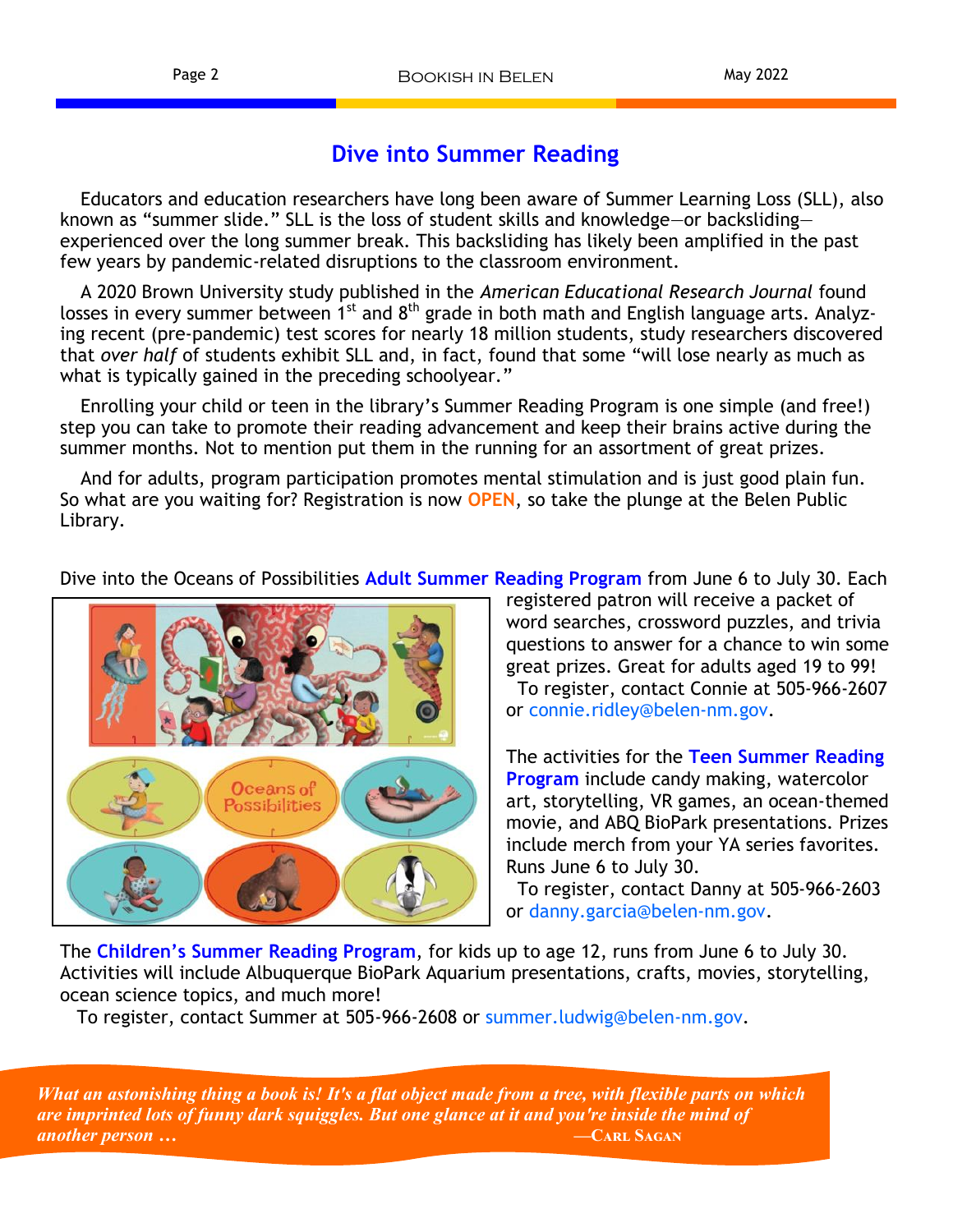## **Constellation of Talent Transforms Children's Room**

 If you haven't visited the Belen Public Library yet this year, when you do, you may not recognize the Children's Room. Much of the old workaday shelving is gone, replaced by banks of attractive, sturdy, childfriendly book bins. A newly revealed 30-foot-long wall is now painted a vivid shade of orange and decorated with space-themed mural panels.

 The planned removal of the old shelving proved to be the catalyst for a collaboration between Library Director Kathleen Pickering and local artist and Central Elementary art teacher Paula Castillo. As Pickering explained: "Taking out the old shelving was going to leave a big open area above the new shelves that we needed to do something with. Paula and I had already brainstormed lining up student art shows as part of the Belen MainStreet Arts and Cultural District jumpstart process. Then the library got the  $NASA@$ My Library grant, plus STEAM funding from Meta (Facebook)."

 Following a grant-funded presentation at Central Elementary on NASA's James Webb Space Telescope, Castillo's students created a series of colorful, thoughtful, and even humorous space-inspired art. After Pickering brought local artist and Friends board member Jo'l Moore onto the project, Moore re-envisioned the students' art into her vibrant six-panel mural, collectively entitled *You Are a Bright Star.*

 The mural was sponsored by the American Library Association, the Facebook Data Center in Los Lunas, the Belen Art League, and the Friends of Belen Harvey House.

 The new book bins were made possible by GO Bond funds allocated through the New Mexico State Library. Pickering summed it up: "So when people are asked to vote in favor of supporting libraries with GO Bonds, this is an example of what we are able to do."







 *Think before you speak. Read before you think. ―***Fran Lebowitz**